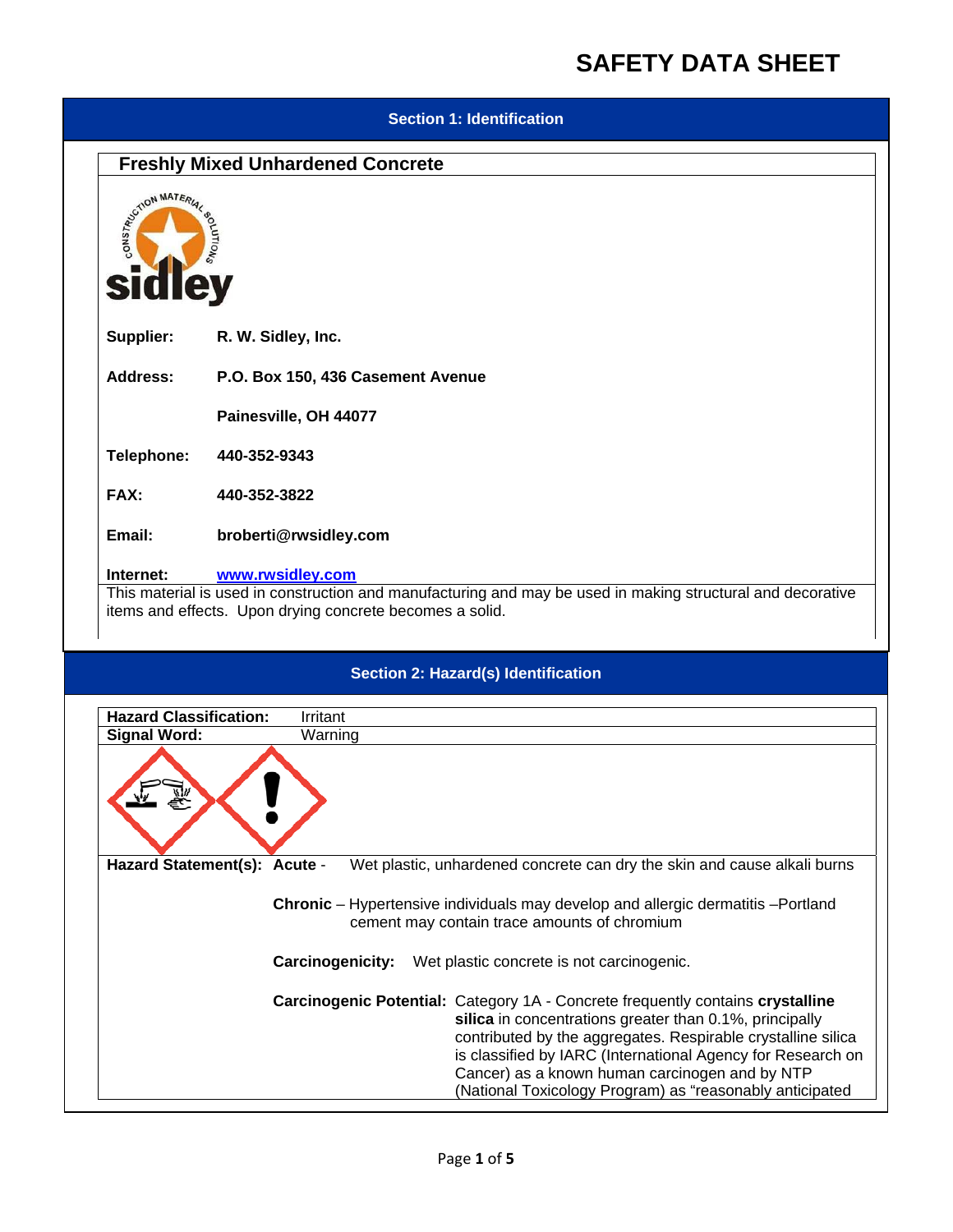to be carcinogenic." Crystalline silica in wet concrete is not respirable and does not pose a hazard when the concrete is in its plastic or unhardened state. Once concrete has hardened state. Once concrete has hardened, long term exposure to airborne dust generated by grinding, sawing, drilling or breaking of hardened concrete, could potentially lead to hazardous exposures to workers and subsequent health related problems. Appropriate respiratory protection should be worn during these operations.

Use barrier creams, gloves, boots and clothing to protect the skin from prolonged contact with plastic (wet) concrete. Particularly avoid abrasion of the skin in contact with unhardened plastic concrete. Precautions must be observed because cement burns occur with little warning – little heat is sensed. Eye protection is not generally required, except when placing methods cause splash, then tight fitting goggles should be used.

### **Section 3: Composition/Information on Ingredients**

#### **Substances:**

**Formula** – Mixtures of Portland or blended cements, concrete aggregates and chemical admixtures

#### **Mixtures:**

| <b>Freshly Mixed Unhardened Concrete</b>                                                                       |                                                             |  |  |
|----------------------------------------------------------------------------------------------------------------|-------------------------------------------------------------|--|--|
| Portland and Blended Cements:                                                                                  |                                                             |  |  |
| Tricalcium Silicate (3CaO $\bullet$ SiO <sub>2</sub> )                                                         | (CAS #12168-85-3)                                           |  |  |
| Dicalcium Silicate (2CaO SiO <sub>2</sub> )                                                                    | (CAS #10034-77-2)                                           |  |  |
| Tricalcium Aluminate (3CaO Al <sub>2</sub> O <sub>3</sub> )                                                    | $(CAS H23042-78-3)$                                         |  |  |
| Tetracalcium Alumininoferrite (4CaO Al <sub>2</sub> O <sub>3</sub> Fe <sub>2</sub> O <sub>3</sub> )            | $(CAS #12068-35-8)$                                         |  |  |
| Calcium Sulfate Dihydrate (CaSO <sub>4</sub> 2H <sub>2</sub> O) (Gypsum)                                       | 15 Mg/M <sup>3</sup> Total Dust<br>(CAS #7778-18-9) PEL-TWA |  |  |
| Plus traces of Calcium Oxide (CaO), Magnesium Oxide (MqO), Potassium Sulfate (K <sub>2</sub> SO <sub>4</sub> ) |                                                             |  |  |
| and Sodium Sulfate (Na <sub>2</sub> SO <sub>4</sub> )                                                          | 5 Mg/M <sup>3</sup> Respirable Fraction                     |  |  |
| Other Ingredients:                                                                                             |                                                             |  |  |
| Concrete Aggregates, Inert gravel, sand and rock                                                               |                                                             |  |  |

*Admixtures may include fly ash, granulated slag, and very small amounts of organic and inorganic materials which have no effect on the hazards associated with the use of the product*

### **Section 4: First-Aid Measures**

Prolonged contact between fresh wet concrete and skin surfaces, eyes, and clothing may result in burns that are quite severe, including third-degree burns. If irritation persists consult a physician. **For deep burns or large affected skin areas, seek medical attention immediately.**

The **A-B-Cs** of fresh concrete's effect on skin are:

**A**brasive Sand contained in fresh concrete is abrasive to bare skin.

**B**asic & Portland Cement is alkaline in nature, so wet

**C**austic concrete and other cement mixtures are strongly basic (pH of 12 to 13). Strong bases-like strong acidsare harmful, or caustic to skin.

**D**rying Portland Cement is hygroscopic-it absorbs water. In fact, Portland Cement needs water to harden. It will draw water away from any material it contacts-including skin.

Irrigate eyes with Water. Wash exposed areas of the body with soap and water – change clothing if contaminated with wet concrete.

Irritation of the skin and burning sensation particularly when exposure is in of the skin previously subjected to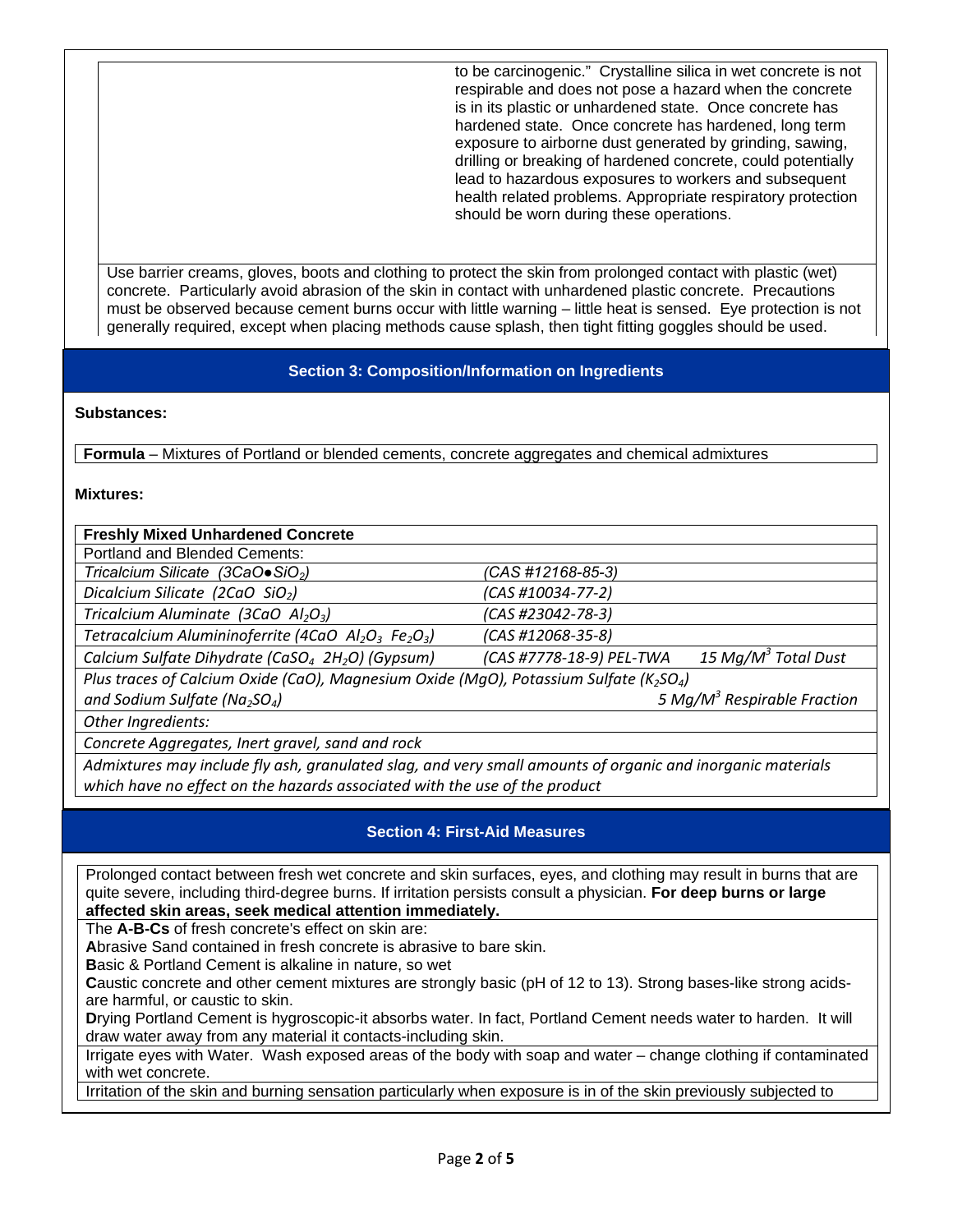abrasion or irritation.

Open wounds and sores may be aggravated by exposure

#### **Section 5: Fire-Fighting Measures**

N/A

#### **Section 6: Accidental Release Measures**

Spill does not increase hazard Material can be retained until it hardens when it can be disposed of as a common waste

### **Section 7: Handling and Storage**

Cement should be kept dry until it is mixed

There is an exothermic action that takes place once the ingredients mix although that for the most part disperses usually during the mixers drive to the delivery point. That helps expedite the drying time upon placement.

### **Section 8: Exposure Controls/Personal Protection**

Since this material is wet OSHA PEL (Permissible Exposure Limit) – TWA (Time Weighted Average) do not apply Avoid contact between skin/eye and wet/moist concrete

Local and/or general exhaust is not required when concrete is wet

Respiratory protection is not required while concrete is wet

Waterproof and chemical resistant gloves should be worn. These may include well-fitted butyl, alkali-resistant gloves or nitrile gloves

Tight fitting goggles should be worn if there is a possibility of a concrete splash

Waterproof boots, long-sleeved shirt and full length trousers should be worn

## **Section 9: Physical and Chemical Properties**

Gray, plastic, flowable, granular composite Faint odor Vapor pressure does not apply Odor threshold does not apply Vapor density does not apply pH for plastic concrete is 12.5 Relative density does not apply Solubility in water is slight (0.01 to 1%) Concrete is not flammable Vapor pressure does not apply Vapor density (Air + 1) does not apply Specific Gravity ( $H_2O = 1$ ) is  $2.28 - 2.42$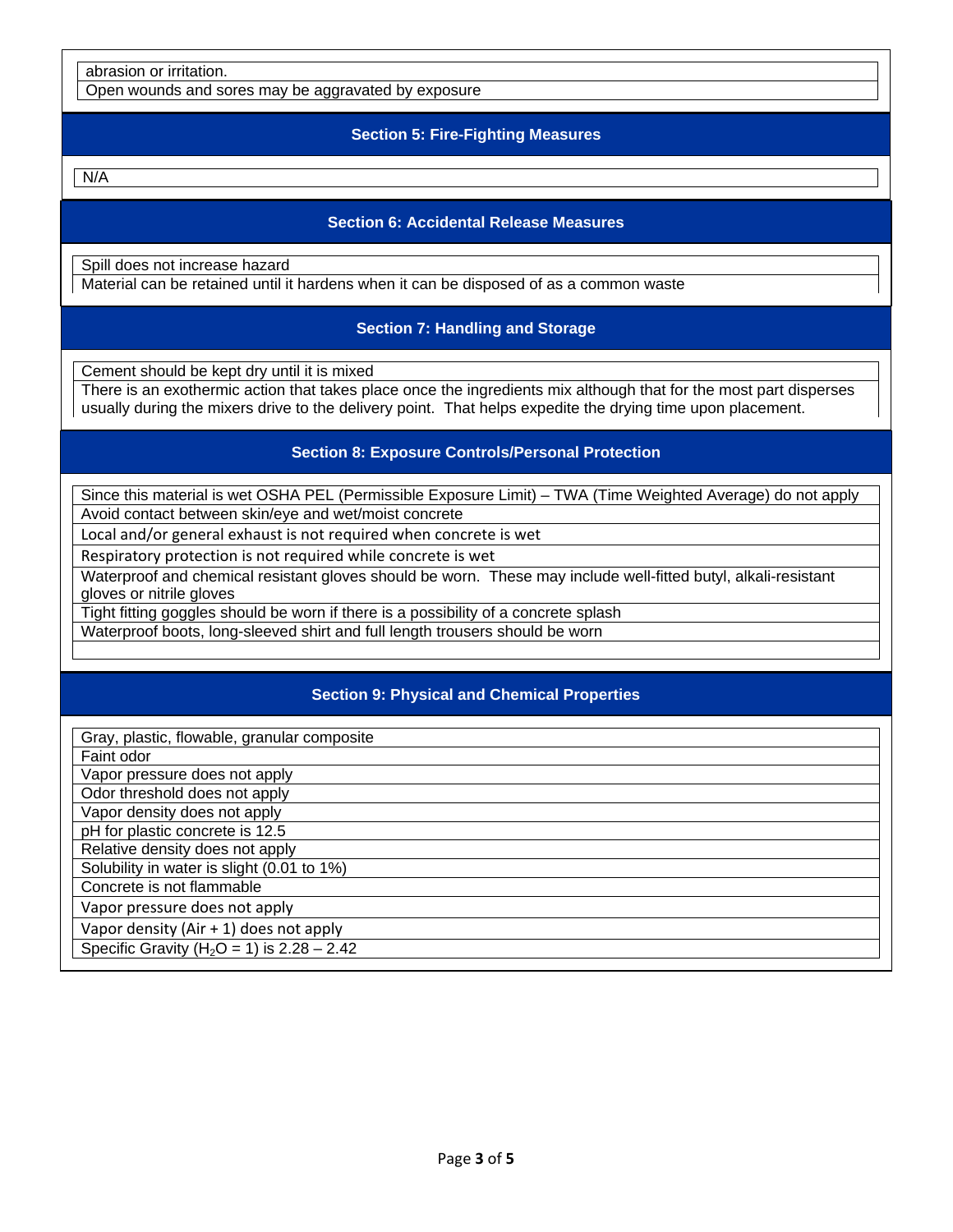**Section 10: Stability and Reactivity** 

**Reactivity:** 

Concrete is not reactive

**Chemical stability:** 

Concrete is a stable material

**Other** 

Concrete hardens 2 to 8 hours and is no longer hazardous Concrete hardens in a few hours and does not decompose

### **Section 11: Toxicological Information**

Avoid contact between skin/eye and wet/moist concrete use of well-fitted butyl, alkali-resistant gloves or nitrile gloves is recommended

Tight fitting goggles should be worn if there is a possibility of a concrete splash to avoid contact with the eyes

### **Section 12: Ecological Information (non-mandatory)**

Plastic concrete should not present a serious ecological hazard.

Caution must be taken to avoid allowing wet concrete to enter drains and waterways

Contain spillage, then collect and place in suitable containers for reuse or disposal.

## **Section 13: Disposal Considerations (non-mandatory)**

Material can be retained until it hardens when it can be disposed of as a common waste Undelivered concrete should be retained in an area and in a manner that would prevent the material from entering drains or waterways

### **Section 14: Transport Information (non-mandatory)**

Freshly Mixed Unhardened Concrete does not have a DOT classification

### **Section 15: Regulatory Information (non-mandatory)**

Freshly Mixed Unhardened Concrete does not have classification

# **Section 16: Other Information**

Wet concrete should only be used be knowledgeable persons. Using this product safely requires the recognition that Portland cement chemically reacts with water; and that some of the intermediate products of the reaction, during the setting stage, are the cause of the hazards when handling this product.

While the information provided in this safety data sheet is believed to provide a useful summary of the hazards of concrete (as commonly used); one cannot anticipate and provide all of the information that might be needed in every